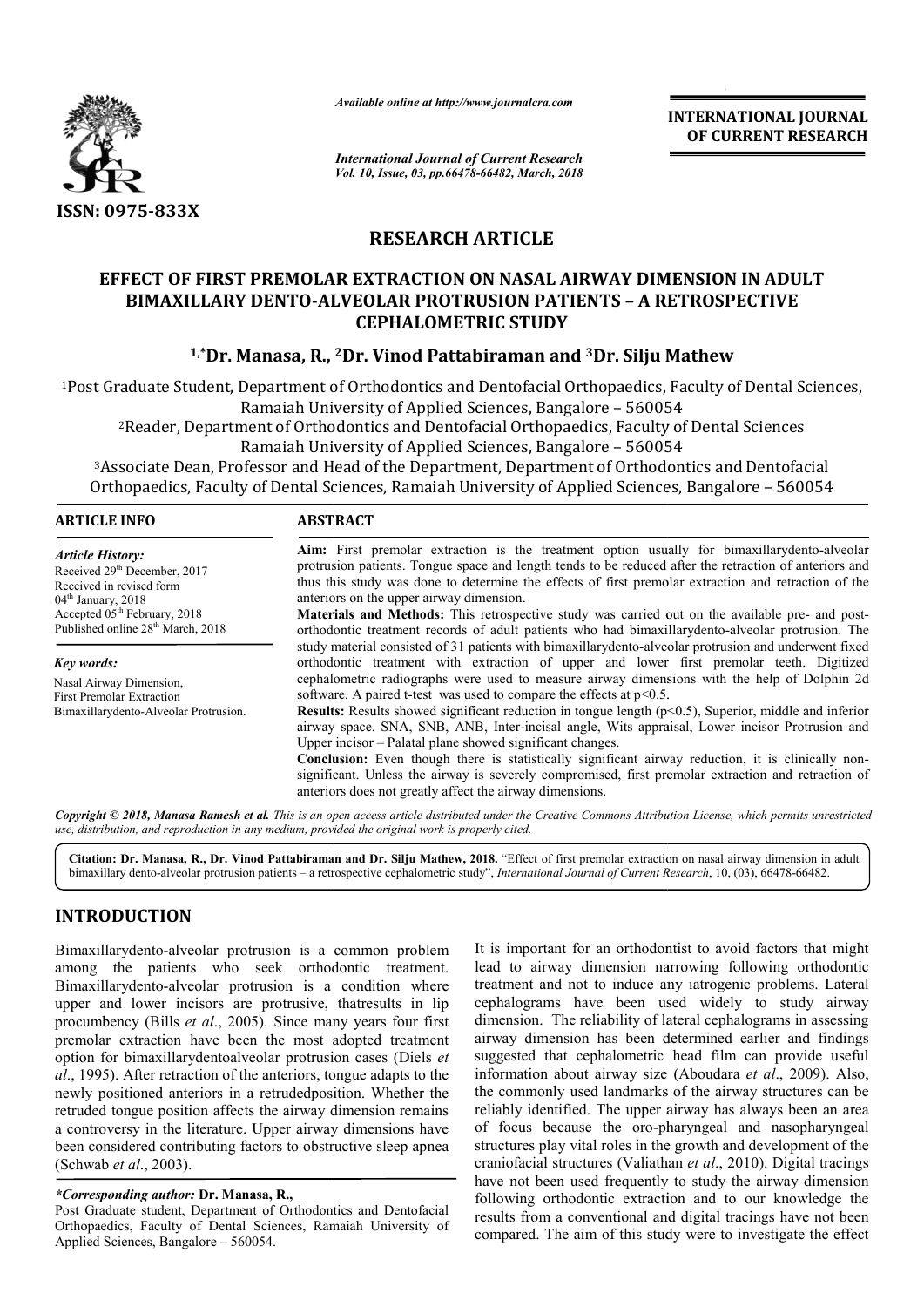of fixed orthodontic treatment with four first premolar teeth extraction in patients with bimaxillarydento-alveolar protrusion on the airway dimensions using Dolphin 2D software.

### **MATERIALS AND METHODS**

This study is a retrospective cephalometric study. Digitized Lateral cephalograms of 31 patients with dento-alveolar protrusion and treated with all first premolar extractions were taken from the faculty of dental sciences database.

Age group of the patients ranged between 18 to 30 years. Patients treated only with fixed orthodontic appliances were considered. Dolphin 2d software was utilized for airway analysis. Patients with medical history of pharyngeal pathology and/ or nasal obstruction, obstructive sleep apnea, adenoidectomy, and tonsillectomy were excluded. Pre and post treatment cephalogram of a patient included in the study is shown in the Fig.1 The cephalometric measurement parameters for airway analysis (Fig. 2)



**Figure 1. Pre and post treatment lateral cephalogram**



**Figure 2. Cephalometric landmarks**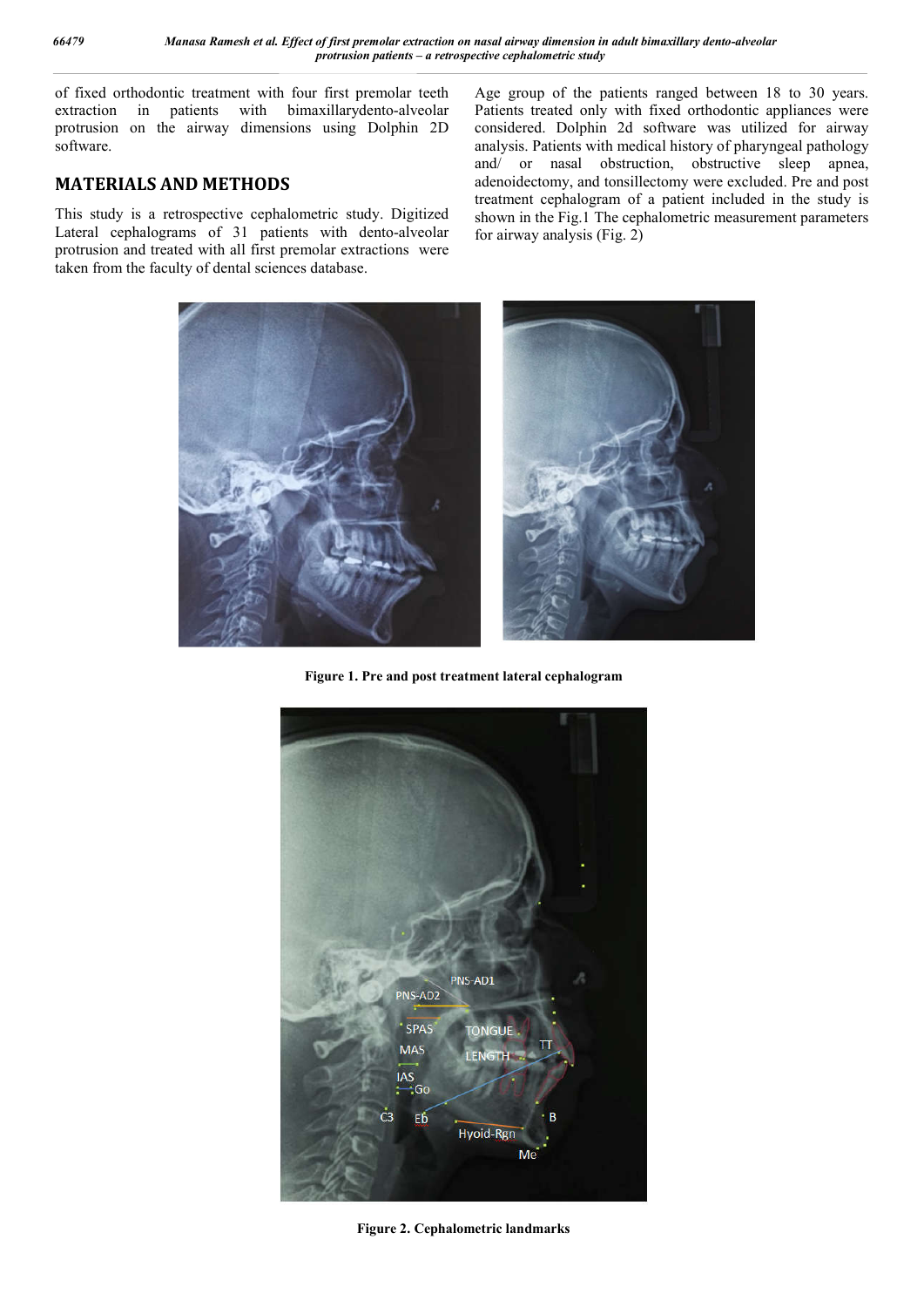were obtained from the previous studies (Maaitah *et al*, 2012) and the landmarks taken are described in table 1 and Table 2.

#### **Statistical Analysis**

Wilcoxon signed rank test was used to assess the changes in airway parameters from pre to post orthodontic treatment. P< 0.05 was considered to be significant

### **RESULTS**

Results showed significant reduction in the tongue length (p<0.05), Superior, middle and inferior airway space.SNA, SNB, ANB, Inter-incisal angle, Wits appraisal, Lower incisor Protrusion and Upper incisor– Palatal plane showed significant changes (Table 3). The comparison of pre and post treatment parameters are shown in the Figure 3.

#### **Table 1. Cephalometric Landmarks**

|                                 | TT         | Tongue tip                                        |
|---------------------------------|------------|---------------------------------------------------|
| 2.                              | Eb         | Base of epiglottis                                |
| 3.                              |            | Tip of soft palate                                |
| 4.                              | <b>PNS</b> | Posterior nasal spine                             |
| 5.                              | Go         | Gonion                                            |
| 6.                              | Me         | Menton                                            |
| $7_{\scriptscriptstyle{\circ}}$ | В          | Point B                                           |
| 8.                              | RGN        | Retrognathion                                     |
| 9.                              | H          | Hyoidale                                          |
| 10.                             | CЗ         | Anterio-inferior limit of third cervical vertebra |

|  | Table 2. Cephalometric linear measurements |
|--|--------------------------------------------|
|--|--------------------------------------------|

| $\mathbf{1}$ . | PNS-AD1                               | Lower airway thickness; distance between PNS and the nearest adenoid tissue measured<br>through the PNS-Ba line (AD1)                             |  |  |  |  |  |  |  |
|----------------|---------------------------------------|---------------------------------------------------------------------------------------------------------------------------------------------------|--|--|--|--|--|--|--|
| 2.             | PNS-AD2                               | Upper airway thickness; distance between PNS and the nearest adenoid tissue measured<br>through a perpendicular line to S-Ba from PNS (AD2)       |  |  |  |  |  |  |  |
| 3 <sub>1</sub> | PNS-Ba                                | Total lower sagittal depth of the bony nasopharynx                                                                                                |  |  |  |  |  |  |  |
| 4.             | Ptm-Ba                                | Posterior sagittal depth of the bony nasopharynx                                                                                                  |  |  |  |  |  |  |  |
| 5.             | PNS-H                                 | Total upper airway thickness                                                                                                                      |  |  |  |  |  |  |  |
| 6.             | McNamara's upper<br>pharynx dimension | Minimum distance between the upper soft palate and the nearest point on the posterior pharynx<br>wall                                             |  |  |  |  |  |  |  |
| 7.             | McNamara's lower<br>pharynx dimension | Minimum distance between the point where the posterior tongue contour crosses the mandible<br>and the nearest point on the posterior pharynx wall |  |  |  |  |  |  |  |
| 8.             | TGL                                   | Tongue length (Eb-TT)                                                                                                                             |  |  |  |  |  |  |  |
|                | TGH                                   | Tongue height (maximum height of tongue along perpendicular line of Eb-TT line to tongue<br>dorsum)                                               |  |  |  |  |  |  |  |
| 9.             | <b>PNSP</b>                           | Soft palate length (PNS-P)                                                                                                                        |  |  |  |  |  |  |  |
| 10.            | <b>SPAS</b>                           | Superior posterior airway space (width of airway behind soft palate along parallel line to Go-B<br>line)                                          |  |  |  |  |  |  |  |
| 11.            | <b>MAS</b>                            | Middle airway space (width of airway along parallel line to Go-B line through P)                                                                  |  |  |  |  |  |  |  |
| 12.            | IAS                                   | Inferior airway space (width of airway space along Go-B line)                                                                                     |  |  |  |  |  |  |  |
| 13.            | <b>VAL</b>                            | Vertical airway length (distance between PNS and Eb)                                                                                              |  |  |  |  |  |  |  |
| 14.            | <b>MPH</b>                            | Perpendicular distance from hyoid bone to mandibular plane                                                                                        |  |  |  |  |  |  |  |
| 15.            | HH1                                   | Perpendicular distance from hyoid                                                                                                                 |  |  |  |  |  |  |  |
|                |                                       | bone to the line connecting C3 and RGN                                                                                                            |  |  |  |  |  |  |  |
| 16.            | C3H                                   | Distance between hyoid and C3                                                                                                                     |  |  |  |  |  |  |  |
| 17.            | <b>HRGN</b>                           | Distance between hyoid bone and RGN                                                                                                               |  |  |  |  |  |  |  |



**Figure 3. Comparison of Pre and Post treatment of all study parameters**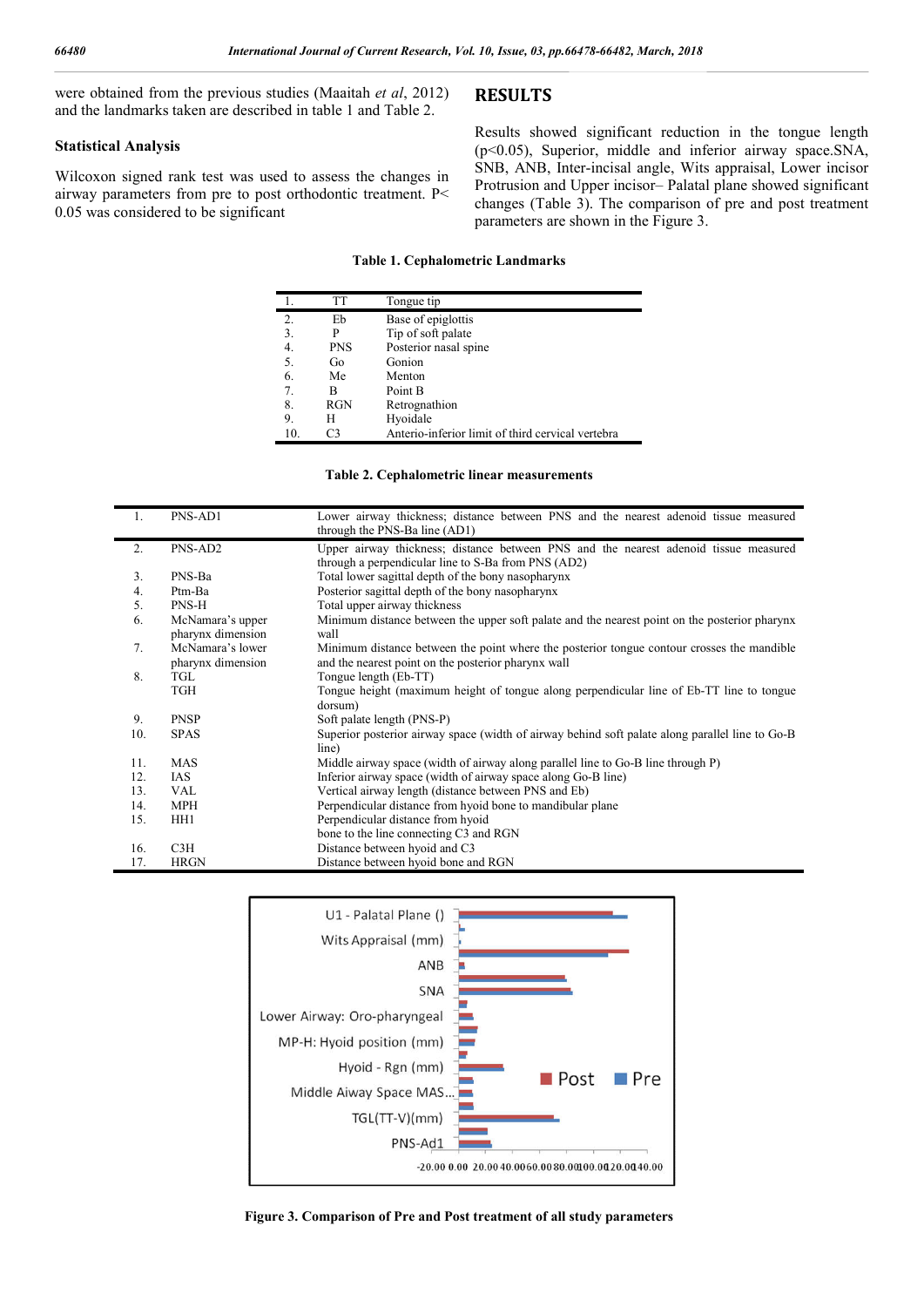| Table 3. Descriptive statistics and comparison of changes between pre and post treatment values of the study parameters analyzed |
|----------------------------------------------------------------------------------------------------------------------------------|
| by Wilcoxon Signed Ranks test                                                                                                    |

| Parameter                        | Mean | Std. Dev | Percentiles |                  |               | Z-value, |                            |
|----------------------------------|------|----------|-------------|------------------|---------------|----------|----------------------------|
|                                  |      |          |             | 25 <sub>th</sub> | 50th (Median) | 75th     | p-value and significance   |
| PNS-Ad1                          | Pre  | 24.72    | 5.53        | 20.40            | 23.70         | 28.00    | $-1.806$                   |
|                                  | Post | 24.15    | 5.19        | 20.50            | 23.80         | 26.60    | 0.071, Not significant     |
| PNS-Ad2                          | Pre  | 21.47    | 6.84        | 15.90            | 20.60         | 26.20    | $-0.411$                   |
|                                  | Post | 21.34    | 5.79        | 15.70            | 22.50         | 24.10    | 0.681, Not significant     |
| $TGL(TT-V)(mm)$                  | Pre  | 75.02    | 10.90       | 65.30            | 75.00         | 83.10    | $-4.185$                   |
|                                  | Post | 70.86    | 10.79       | 61.90            | 69.90         | 77.40    | $\leq 0.001$ , Significant |
| Sup Airway Space SPAS (PSP to    | Pre  | 11.73    | 4.51        | 9.60             | 10.40         | 12.30    | $-3.191$                   |
| PSPh(mm)                         | Post | 10.84    | 4.15        | 8.30             | 9.60          | 11.40    | 0.001, Significant         |
| Middle Aiway Space MAS (PA to    | Pre  | 10.91    | 3.77        | 8.40             | 9.70          | 15.00    | $-2.729$                   |
| MPA)(mm)                         | Post | 9.94     | 3.71        | 8.00             | 8.40          | 11.30    | 0.006, Significant         |
| Inferior Airway Space IAS (I (AA | Pre  | 11.48    | 5.01        | 8.80             | 10.50         | 13.30    | $-2.564$                   |
| to $\text{IPA}$ ) (mm)           | Post | 10.40    | 4.48        | 8.00             | 9.70          | 11.30    | 0.010, Significant         |
| Hyoid - Rgn (mm)                 | Pre  | 33.89    | 6.08        | 28.80            | 32.50         | 39.10    | $-1.547$                   |
|                                  | Post | 33.18    | 5.50        | 28.80            | 31.50         | 38.10    | 0.122, Not significant     |
| <b>Hyoid Position</b>            | Pre  | 6.00     | 4.48        | 2.60             | 5.80          | 7.20     | $-.0951$                   |
|                                  | Post | 6.73     | 3.84        | 5.00             | 6.30          | 9.30     | 0.342, Not significant     |
| MP-H: Hyoid position (mm)        | Pre  | 11.93    | 5.49        | 8.10             | 12.50         | 14.20    | $-0.736$                   |
|                                  | Post | 12.46    | 5.66        | 7.50             | 14.10         | 16.30    | 0.462, Not significant     |
| Upper Airway: Naso-pharyngeal    | Pre  | 13.98    | 5.25        | 10.60            | 13.30         | 16.50    | $-1.441$                   |
|                                  | Post | 14.50    | 5.48        | 12.10            | 12.80         | 15.80    | 0.150, Not significant     |
| Lower Airway: Oro-pharyngeal     | Pre  | 11.49    | 4.71        | 9.00             | 11.00         | 12.70    | $-1.608$                   |
|                                  | Post | 10.72    | 4.37        | 8.20             | 10.40         | 12.00    | 0.108, Not significant     |
| Hyoid to C3-Retrognathion (mm)   | Pre  | 6.10     | 4.49        | 2.60             | 5.80          | 7.90     | $-0.970$                   |
|                                  | Post | 6.82     | 3.84        | 5.70             | 6.30          | 9.30     | 0.332, Not significant     |

| <b>SNA</b>                 | Pre  | 84.76   | 4.60 | 81.10   | 84.70   | 88.60  | $-2.912$                   |
|----------------------------|------|---------|------|---------|---------|--------|----------------------------|
|                            | Post | 83.15   | 3.99 | 78.90   | 83.70   | 85.80  | 0.004, Significant         |
| <b>SNB</b>                 | Pre  | 80.08   | 4.45 | 76.30   | 79.90   | 83.40  | $-1.983$                   |
|                            | Post | 78.99   | 3.61 | 76.50   | 79.00   | 81.20  | 0.047, Significant         |
| <b>ANB</b>                 | Pre  | 5.05    | 1.62 | 4.00    | 5.20    | 6.60   | $-3.311$                   |
|                            | Post | 4.31    | 1.92 | 3.10    | 4.70    | 5.80   | 0.001, Significant         |
| Interincisal Angle (U1-L1) | Pre  | 111.07  | 8.49 | 104.60  | 113.20  | 117.10 | $-4.860$                   |
|                            | Post | 126.35  | 6.77 | 119.70  | 127.90  | 130.90 | $\leq 0.001$ , Significant |
| Wits Appraisal (mm)        | Pre  | 1.94    | 2.56 | $-0.90$ | 3.00    | 4.40   | $-2.906$                   |
|                            | Post | $-0.09$ | 2.08 | $-1.10$ | $-0.30$ | 1.20   | 0.004, Significant         |
| L1 Protrusion (L1-APo)     | Pre  | 4.70    | 2.73 | 3.00    | 4.00    | 5.50   | $-4.667$                   |
| (mm)                       | Post | 1.67    | 2.26 | 0.20    | 1.00    | 2.60   | <0.001, Significant        |
| $U1$ - Palatal Plane ()    | Pre  | 125.20  | 5.18 | 121.60  | 124.40  | 127.70 | $-4.841$                   |
|                            | Post | 114.09  | 5.15 | 110.10  | 114.00  | 118.50 | $\leq 0.001$ , Significant |
|                            |      |         |      |         |         |        |                            |

Interpretation: The post treatment values changed significantly when compared to pre-treatment values for airway spaces (Superior, middle as well as inferior), SNA, SNB, ANB, Inter-incisal angle, Wits appraisal, Lower incisor Protrusion and Upper incisor– Palatal plane. Other parameters did not show any significant change.

### **DISCUSSION**

In orthodontic treatment plan, first four premolar extraction is considered for many malocclusions and specifically for bimaxillarydento-alveolar protrusion patients whose maxillary and mandibular incisors are proclined with lip procumbency (Leonardi *et al*., 2010). In such patients, in order to reduce lip procumbency and proclination, first premolars are extracted to retract the anteriors leading to the backward positioning of the tongue and reduction in the tongue space.

Whether tongue space reduction causes narrowing or changes in the airway dimensions remains as a controversy from the previous evidences. Understanding the airway dimension changes following orthodontic extraction is critical to prevent any iatrogenic problems especially while treating patients with compromised oro-pharyngeal airway (Wang *et al*., 2012, Shannon 2012). The present study revealed, there is statistically significant reduction in airway dimension following the extraction of four first premolars and retraction of anteriors which might have occurred due to the significant reduction in tongue space. In this study, the age range was 18 to 30 years to ensure that the oro-pharyngeal structures had

reached the adult size and that effect from growth would not affect the results. Skeletal and dental measurements showed significant reduction as the treatment aimed to reduce the proclination of teeth and lip procumbency. This study results are similar to some of the earlier studies and also controversial with certain studies. In the studyd one by Germec *et al* in 2010, Lateral cephalograms of 39 Class I subjects were divided into three groups (each containing 11 females and 2 males) according to treatment procedure: group 1, 13 patients treated with extraction of four premolars and minimum anchorage; group 2, 13 cases treated non-extraction and group 3, 13 bimaxillary protrusion subjects treated with extraction of four premolars and maximum anchorage. The mean ages of the patients were  $18.1 \pm 3.7$ ,  $17.8 \pm 2.4$ , and  $15.5 \pm 0.88$  years, respectively. The results showed that superior and middle airway space increased significantly ( $P < 0.05$ ) in group 1. In group 2, none of the parameters showed a significant change, while in group 3, middle and inferior airway space decreased  $(P < 0.01)$ . Their findings show that extraction treatment using maximum anchorage has a reducing effect on the middle and inferior airway dimensions. Group3 results supports the results of current study. According to the studyd one byValiathan *et al* in 2010, there was no significant change in the oro-pharyngeal